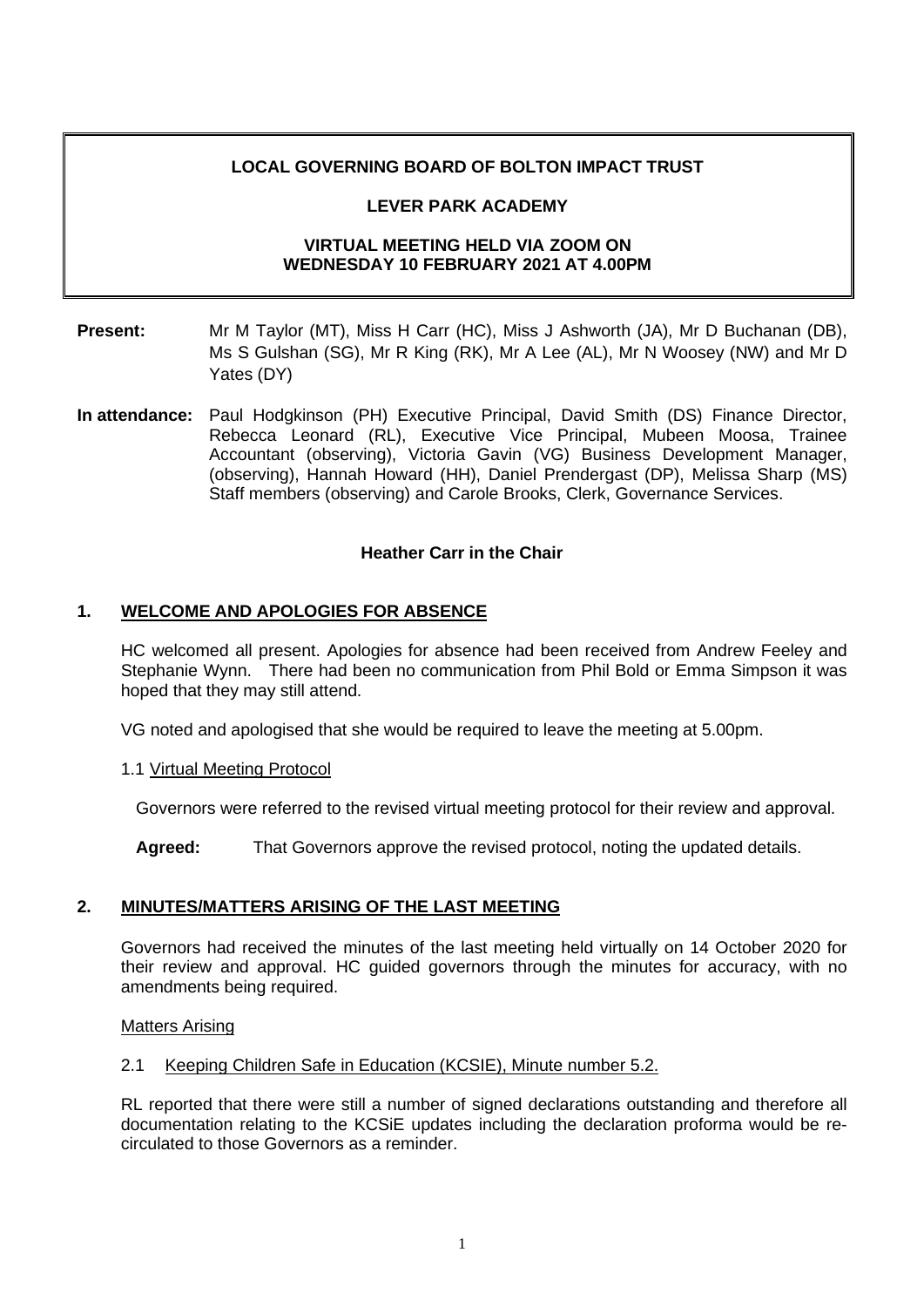**Action:** RL to circulate the details to be reviewed together with the declaration proforma to sign and return as confirmation that the document had been read and understood.

## 2.2 Link Governor Visits, Minute number 5.3 – Curriculum Deep Dive

RL referred to the plans for JA to attend the next 'deep dive' into the Curriculum carried out by the staff team had not been possible due to the circumstances of the pandemic. It was confirmed that this would take place at the earliest opportunity when Covid arrangements permitted.

**Action:** RL to arrange for JA to join the staff team undertaking the next 'deep dive' into the curriculum, subject to Covid arrangements permitting and for JA to complete the visit proforma to be shared with Governors at the next LGB meeting thereafter.

Governors confirmed that there were no other matters arising from the minutes of the last meeting that were not included within the agenda items for the current meeting.

## **4. NOTIFICATION OF ITEMS FOR 'ANY OTHER BUSINESS'**

There were no items of 'Any other Business' notified at this point in the meeting.

## **5. ACADEMY LEAD REPORT**

Governors had received the Academy Lead's Report prepared by MT which had been based mainly on the Autumn term 2020.

Key Items included:

- Summary/Introduction to the Autumn term 2020
- Overview (Covid)
- Attendance and overall outcomes including Personal Success Targets (PST's)
- Pupil Behaviour
- Maths and English progress reports
- **Interventions**
- Quality of Teaching
- Curriculum Development
- Personal Development
- Leadership and Management
- **Safeguarding**
- Buildings and Premises

### **January 2021 onwards:**

- Risk Assessments
- Home Learning and engagement
- Vulnerable Pupils and those of key Workers
- Staff and Head Teacher well-being

MT highlighted aspects of the report with additional information being provided as follows: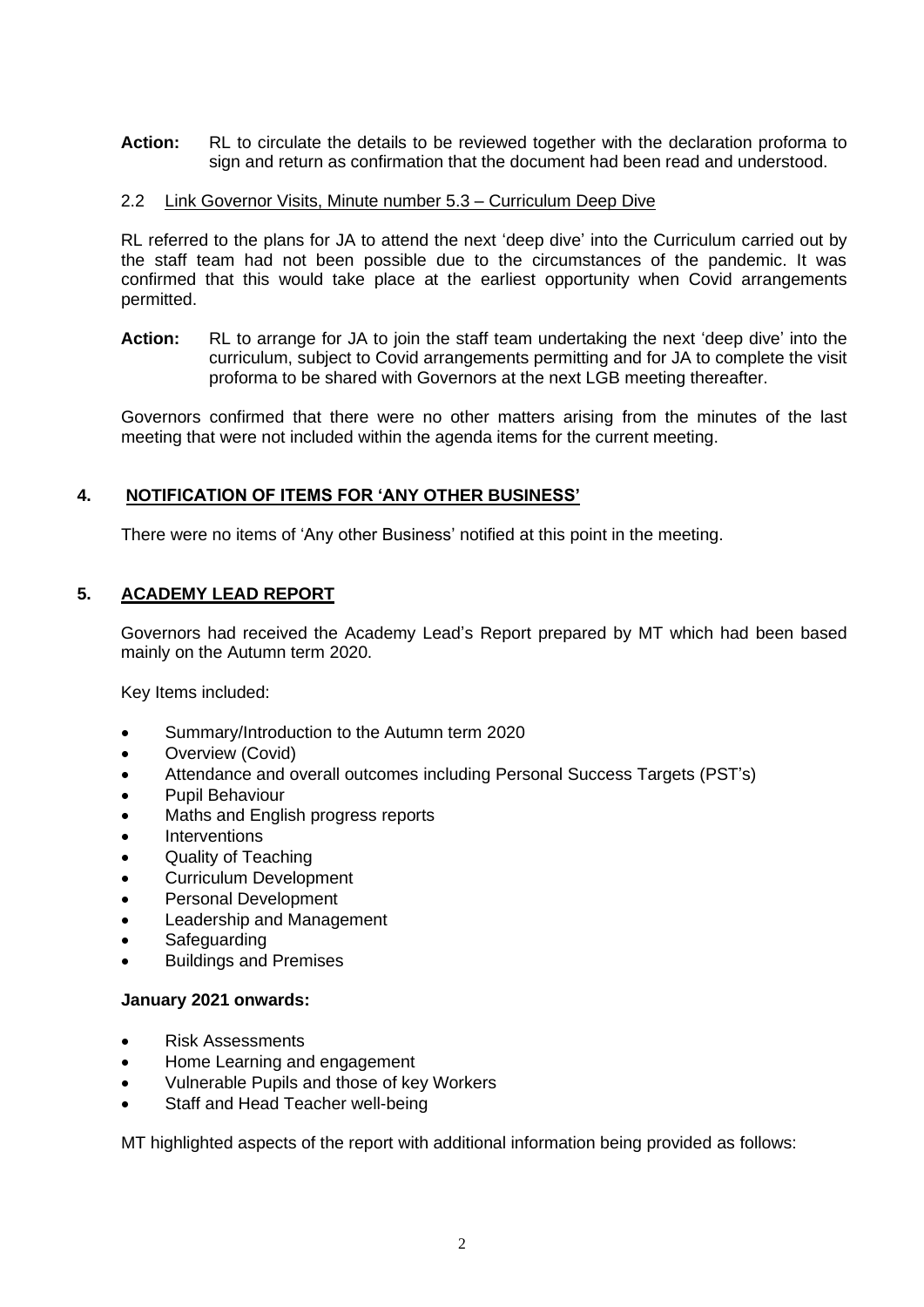## Attendance - Long Term Arrangements for Students

Further to the details within the Academy Lead's report, MT noted that there had been a 5% drop in the combined figure and a 12% drop in the number of students currently 'on site due to the circumstances of the Pandemic. It was to be noted that a number of students had presented additional COVID-19 related anxieties and were just 'not ready' to return.

Governors were informed that each pupil continued to be closely monitored and had been assessed and their attendance tracked with revised Personal success targets (PST's) set. It was hoped that the students would return to school on 8 March 2021 at which time the school intended to 'drill down' into attendance issues to improve this going forward.

### Staff Attendance

Governors were informed that there had been 100 days lost in relation to staff attendance as a result of the Pandemic including child-care issues and the need to self-isolate. It was noted that whilst this had impacted significantly on the school, the situation had been eased slightly due to the reduced number of students on site. Governors were assured that attendance would continue to be monitored as and when schools re-open.

## The Quality of Teaching

MT referred to the changes in accountability around staff and the systems in place noting that he had been very pleased with how well staff had responded to judging lessons and their awareness of their individual subject areas.

MT referred to how well the staff team had responded to the work required in respect of the end of Key stage 2 through to Key stage 4 sequencing and the cross curricular arrangements. It was confirmed that a significant amount of work had been done in order to ensure that the school met the standards required in relation to the 2019 framework. Governors were informed that in liaison with RL and ML, a number of 'deep dive' type questions had been put to staff with some very positive responses having been received.

MT noted that Governors were to be assured that there were no issues to report regarding the staff team and were to be commended for the wide knowledge of their subject area and the communication skills in place to articulate their curriculum in support of the offer in place at this time.

### Bid for the new school roof.

MT thanked DS and his staff team for collating all the required information in relation to the roof issues and other required improvements that were required to be competed as a matter of urgency. It was noted that the school's roof had been leaking for some time.

Governors were informed that a bid for £500K - £750K had been submitted mid-December 2020 help fund the cost of the improvements required. MT noted that he felt optimistic that the school would receive some funding to put towards this project but if not, the bid would be re-submitted.

DS confirmed that consideration of the bid would take around 6 months. Therefore, it was expected that the outcome would be received around June 2021.

Questions of the Academy Lead's report were invited but none were raised at this time.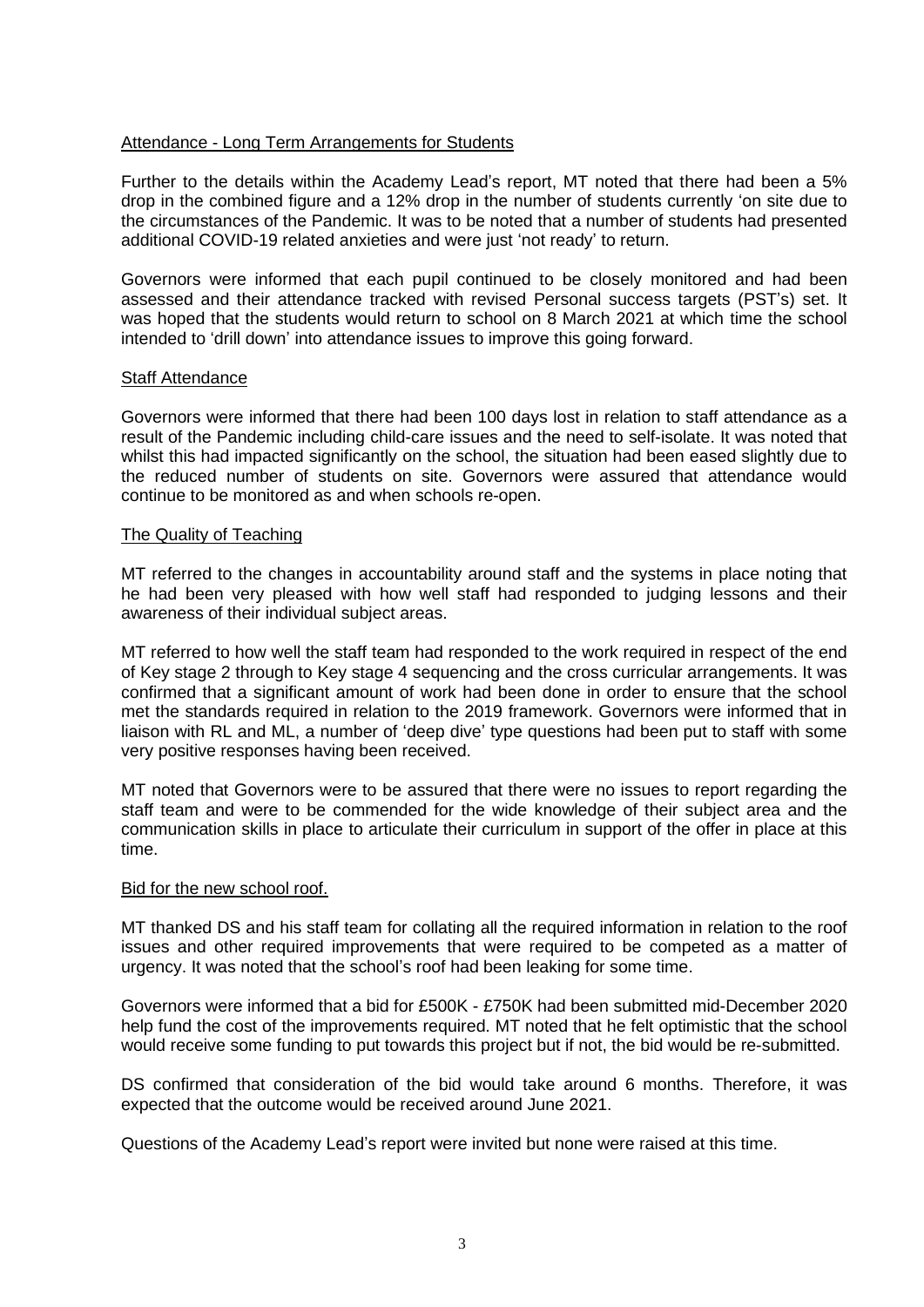HC thanked MT for his report and also for providing the weekly updates to Governors in respect of pupil progress and their development during the current lockdown period and also regarding the Covid risk assessment and related arrangements in place to ensure the safety of pupils and staff. It was noted that these had been very beneficial and had ensured that Governors were updated and fully informed.

## 5.1 Self-Evaluation (SEF) AND School Development Plan (SDP)

PH reported that he had recently met with Tony Purcell, the Academy's School Improvement Professional (SIP) confirming that arrangements had been made for his visit to Lever Park be undertaken after the February half term break.

PH confirmed that work had been undertaken on the SEF prior to the current 'lockdown' period with good progress having been made to date. It was intended for the SIP to 'drill down' into the quality of Education across all Academies within the Trust including Lever Park. PH noted that the SEF in place at Lever Park was a 'solid' document and very strong in the Quality of Education In particular. RL concurred with the comments made by PH noting that the Academy was in a very and upward trajectory.

## 5.2 Visit from the School Improvement Professional

HC confirmed that arrangements had been made for the SIP to visit Lever Park School after the February half term as discussed within the previous item. The outcome report would therefore be shared with Governors at the Summer term LGB Meeting.

MT advised Governors that there were no further information or updates to be provided for the following items than had been provided within the circulated report:

- 5.3 Termly report on the Academy's provision for Looked Children After
- 5.4 Termly report on Attendance and Children Missing Education.
- 5.5 Termly Report on Pupil Premium Grant (PPG)Funding/allocation 2020/21
- 5.6 Termly report on Evacuation/Invacuation procedures
- 5.7 Covid and risk assessment update (including distance learning, engagement, vulnerable and key worker placements and staff / leadership wellbeing.
- **Agreed:** That Governors receive and note the contents of the Academy Lead's report with thanks.

# **6. COVID RESPONSE**

PH reported that whilst new guidance had been received on the arrangements to be put in place in response to the COVID-19 Pandemic, it had not been overly clear that the suggestions best met the needs of BIT Alternative Provision. Therefore, following communication with colleagues at the DfE and the ESFA (Education Skills Funding Agency) alternative arrangements were put in place. The Leadership Team had compiled a set of seven questions for the Staff team to ask of themselves and it was agreed that if staff could answer 'yes' to each question then the necessary requirements were being met effectively.

The questions were shared on screen for Governors review and information:

- 1. Is every child offered what is appropriate for them?
- 2. Are Parents and Carers in agreement with each decision?
- 3. Is every child safeguarded every day?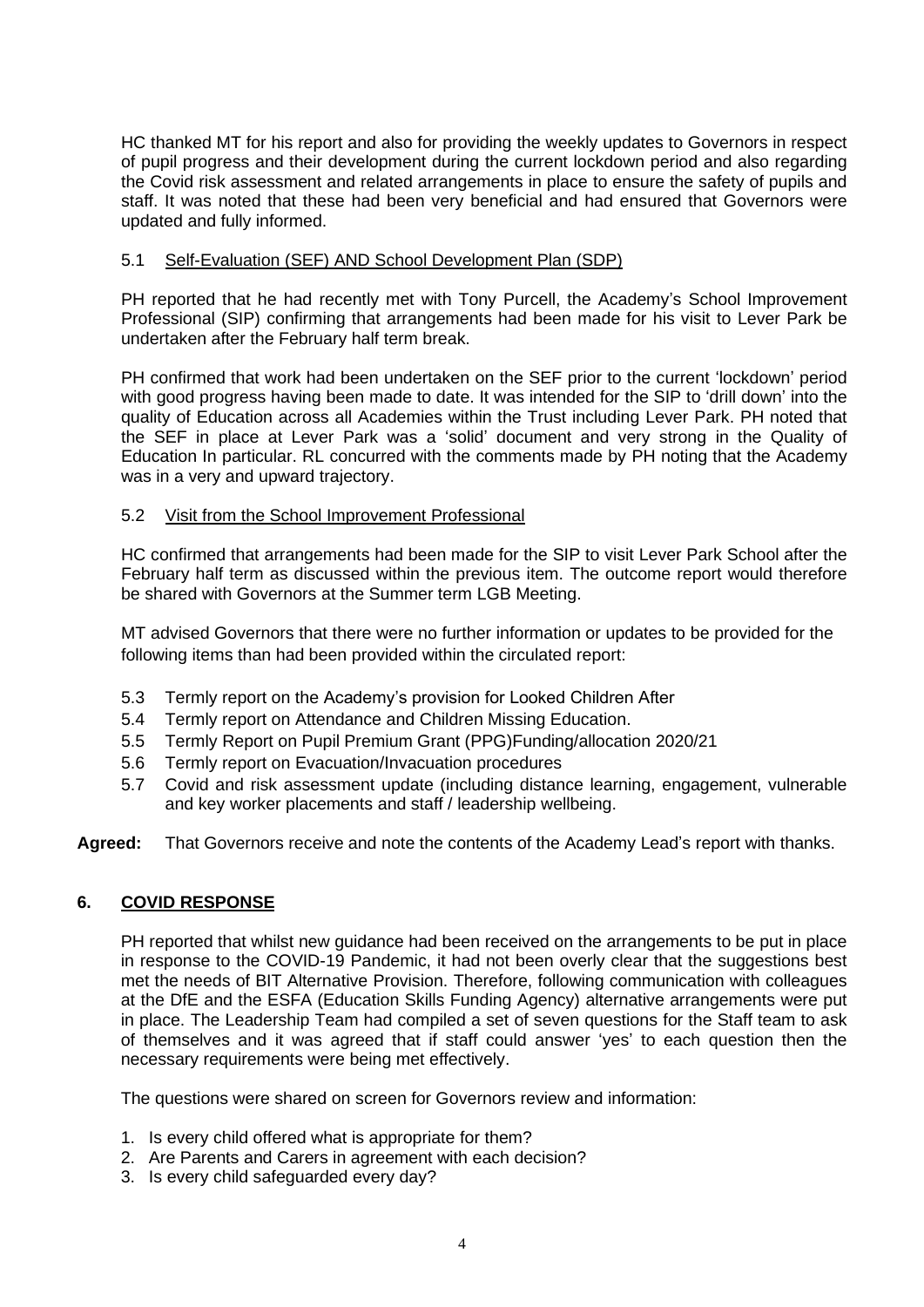- 4. Is the Curriculum offered of a high quality?
- 5. Are we regularly reviewing our list of priorities?
- 6. Are staff contributing equally?
- 7. Is communication 'strong'?

PH referred to the circumstances of a 'lock down' situation informing Governors that in addition to the seven questions, a checklist proforma had also been created, (as displayed on screen) this included relavent lines of enquiry to be responded to as appropriate.

PH confirmed that each provision across the Academy had engaged well with this arrangement. Governors were informed that PH communicated with Parents on a weekly basis each Thursday to gain their view on the offer of provision and arrangements in place for their child/children. This provided them with an opportunity to ask questions, make any comments or raise any concerns.

Governors were to be assured that Parents/Carers were always listened to and any suggestions of improvements made were taken on board and carefully considered. To date, there had been a very pleasing response, with very honest and 'frank' discussions taking place.in the responses received.

PH noted that the main priority was to ensure that all students in all settings of the AP were safe, happy and engaged. If there were any doubts, steps would be put in place to investigate why, and the necessary strategies applied thereafter.

Governors commended the proforma/checklist noting that this was a very simplistic format enabling the Trust to 'drill down' what was required to meet the needs of each individual student effectively. It was noted that this approach would also help to reduce any student or parental anxieties.

PH confirmed that whilst this process had not been quality assured 'per say', it was felt that it better met the needs of each individual child. It was noted that the DfE had supported its use.

RL concurred with the comments made regarding the guidance provided and the alternative processes in place. It was noted that from an academic perspective it was felt the revised process was more effective for each Academy within the Trust and enabled a review of each child's engagement and progress to be undertaken. From a safeguarding perspective, it enabled staff to ensure the well-being of the pupils in their care and also measure their engagement.

PH reported that he was very proud of the staff team for how well they had worked together, adapted and embraced the new ways of working and reacting to the challenges faced due to the circumstances of the Pandemic. They had worked over and above their normal duties in providing community support, delivering food parcels to those families in need and were to be commended for their on-going commitment and dedication.

PH reported that staff well-being was always very important, but even more so during the current circumstances. Governors were assured that regular communication continued with all staff members to keep in touch and monitor their well-being. Governors were also informed that all staff at Lever Park School had been vaccinated against Covid 19 and had access to a counsellor for support if required.

HC commended the staff team for the managing the challenges faced so effectively and for the additional support provided to the students and their families. It was noted that this was much appreciated and acknowledged by all Governors.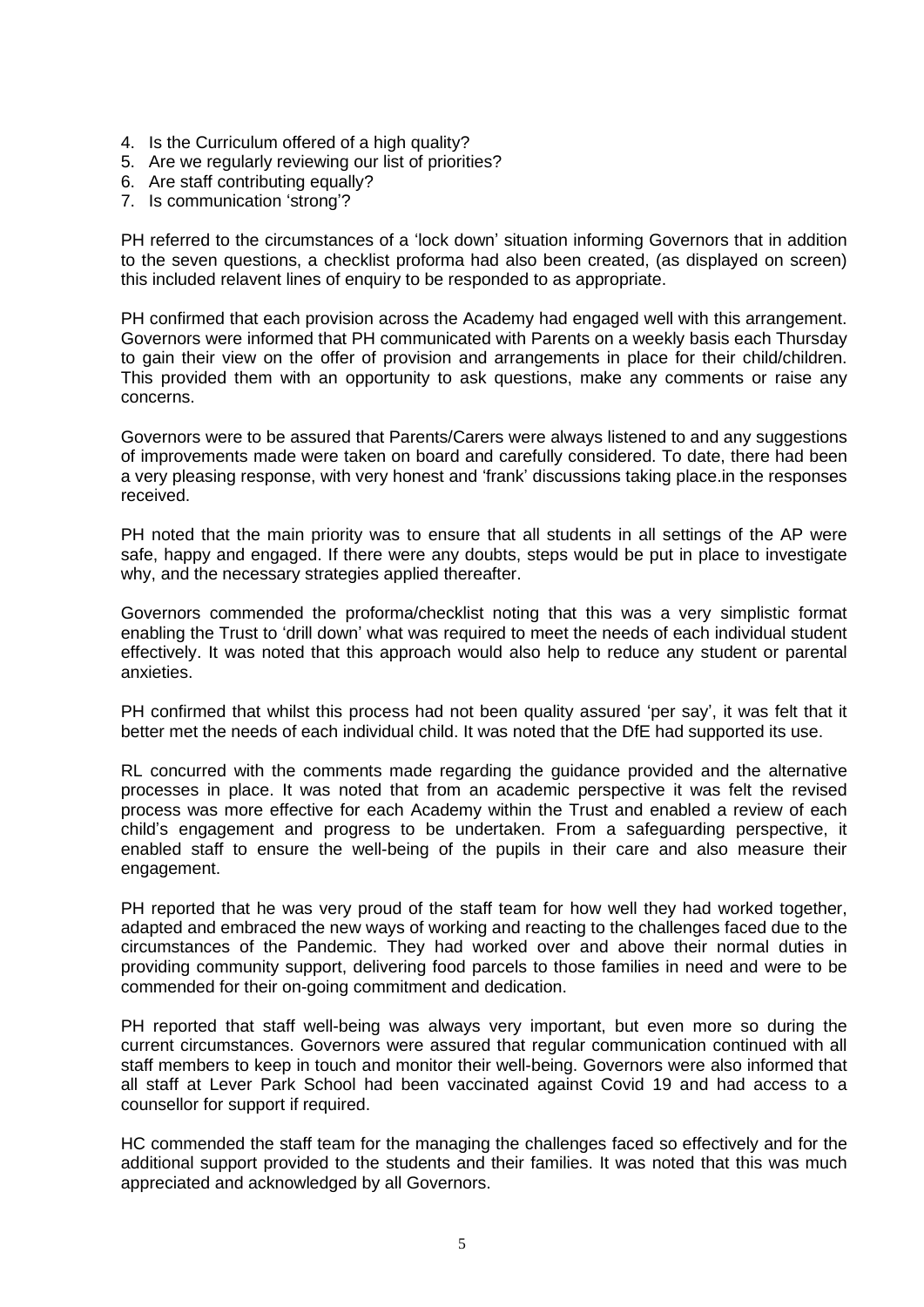PH referred to a number of challenges that were to come in the near future for both staff members and students as school re-opens, in particular those students with SEN. Covid would still have to be managed and therefore, it was intended to have a gradual approach to their return to help reduce any anxieties.

### Pupil Numbers

A Governor asked if the school were expecting any additional pupils.

MT stated that he envisaged that the school would be busy over the summer term. Governors were informed that 19 pupils would be leaving year 11 at the end of the summer term, including 3 out of borough pupils. Around 15 additional pupils were expected to join the school and therefore projected that the school would be at capacity in September 2021.

HC asked if it was thought that the school may struggle with the growing number of pupils and the reduced staff team or were the numbers of staff in place appropriate to the number of pupils on roll.

### DY asked if pupil capacity increased, would additional staff be recruited?

PH referred to the advice from the ESFA regarding the need for savings and efficiencies to be made in respect of staffing arrangements. It had been advised that the most effective staffing model to have in place was to have a lower number of permanent staff and to employ any additional staff as and when required through an agency. PH noted that whilst it had always been preferred to recruit experienced, quality, permanent members of staff it was not deemed cost effective in the current climate of uncertainty. PH further noted that the agencies currently used by the Trust had provided high calibre supply staff and therefore consideration was being given to this route going forward. It was felt that this would ease the immediate financial pressures across all academies within the Trust. Governors were informed that a cash injection was required now and therefore measures were required to be taken.

PH explained that the provision was quiet at the moment with both severance and redundancy pathways having to be considered. However, if pupil numbers did increase, the Trust would consider employing additional staff be them agency or otherwise in line with the advice sought from the **ESFA** 

A Governor asked if pupil numbers could go above 79.

PH explained that the site was stretched and did not feel that it was appropriate nor in the best interests of the pupils and staff to raise the pupil admission numbers (PAN). Expansion could be considered in the future but not at the present time.

Governors further discussed this matter. NW asked if consideration had been given to have a pool of existing staff who were able to work across other duties within the Trust as required.

PH confirmed that this had recently been done across the Youth Challenge Primary and Secondary settings where one setting had supported the other. This had proved to be very successful and also cost effective.

Governors discussed the benefits of this practice in saving money on agency staff, providing staff with an opportunity to gain other experience and using staff members who were familiar with the pupils and the service provision.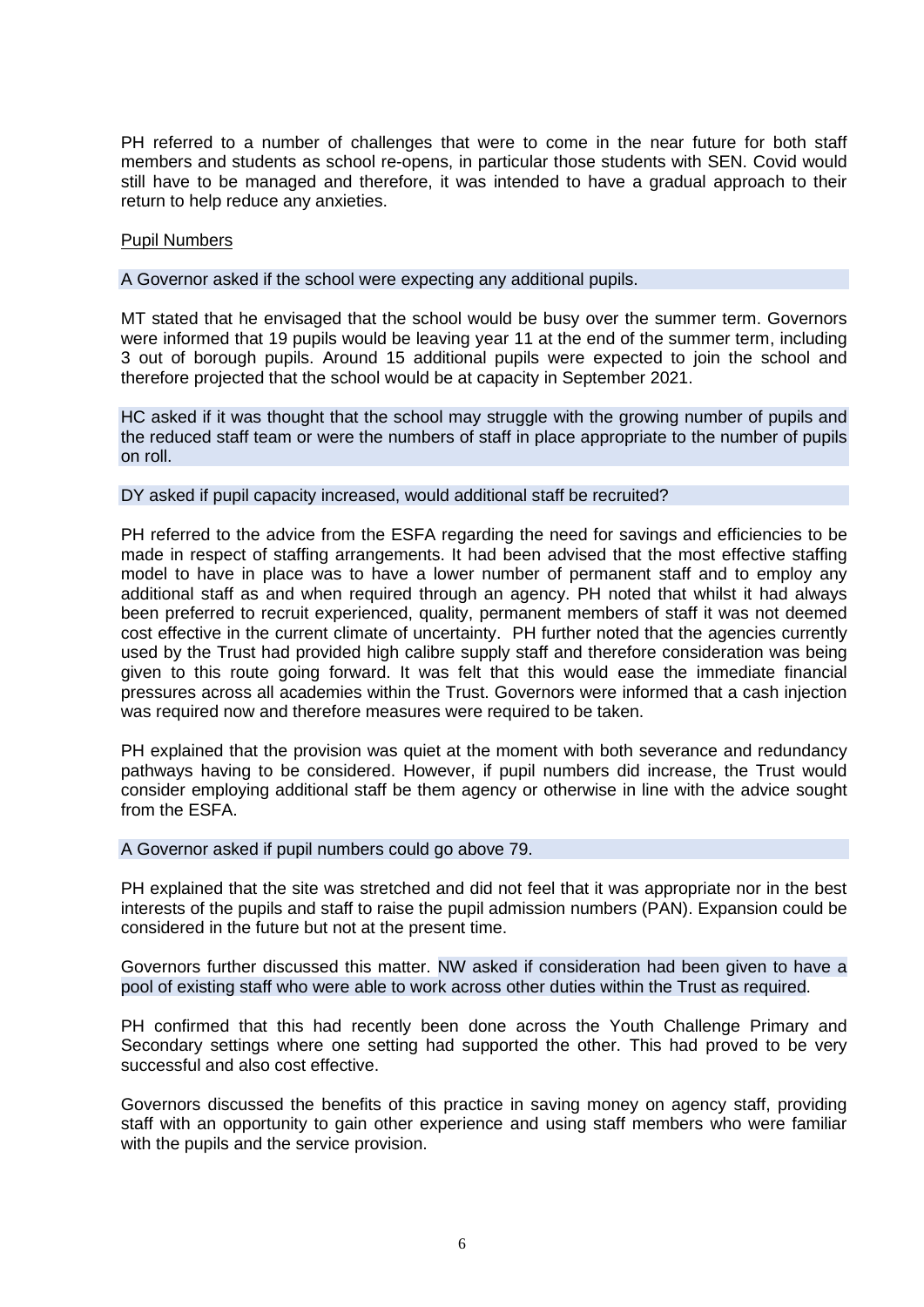PH noted that this suggestion would be considered in the future. However, some of the settings such as Park School, were a very specialised provision and staff were not ably skilled to work across the whole provision and therefore if the skills of the existing staff were unavailable, agency staff would have to be sought.

RL confirmed that staff were currently shared across the Trust, but if capacity were stretched due to restructure arrangements having taken place, as may be the case when all pupils return, agency staff would then be required.

DS concurred with all comments made noting that each academy within the Trust was at its quietest during September and built up as the year progressed. It was noted that flexibility was required to employ staff on a need led basis from trusted agencies who had delivered a high calibre of staff to date.

PH confirmed that the number of staff members in place within each academy was appropriate to the numbers of pupils attending.

JA discussed the need to secure the business over a longer term noting that in her working environment employing supply staff had been the best use of the available finances and not being bound by and contracts or terms and conditions.

PH thanked JA for her re-assurance.

A Governor referred back to the possibility of increasing capacity and asked if the school was at its maximum regarding pupil numbers.

MT explained that increasing pupil numbers was not just about floor space and classroom availability. It related more to how the needs of the pupils could be best met whilst on one site and felt that at the present time the balance was right. It was noted that it was not practical to have a large volume of pupils split across more than one site.

PH noted that there were many related challenges and whilst there was space within the grounds of the school, but concerns were expressed that the quality of provision could be diluted and not be as successful if expanded.

### Funding Issues

PH referred to the impact of the Pandemic resulting in a number of financial concerns across the Trust resulting in restructuring and consultation processes having to be put in place. It was noted that discussions with the LA were on-going regarding the receipt of funding based on previous years pupil numbers. Advice had been taken from the ESFA in this matter, but this differed significantly from the advice received from the LA. Arrangements had therefore been made for PH to meet with Bernie Brown, Director of Children's Services to further discuss this matter.

JA referred to EHCP's asked if the funding received was correct for each child.

MT confirmed that at present there were 79 pupil and throughout the day would hit all categories relating to the need for an EHCP. It was noted that a case could be made for around 10-15 pupils to be put forward for SEMH 2, but it was very difficult to make any changes to the funding model over time.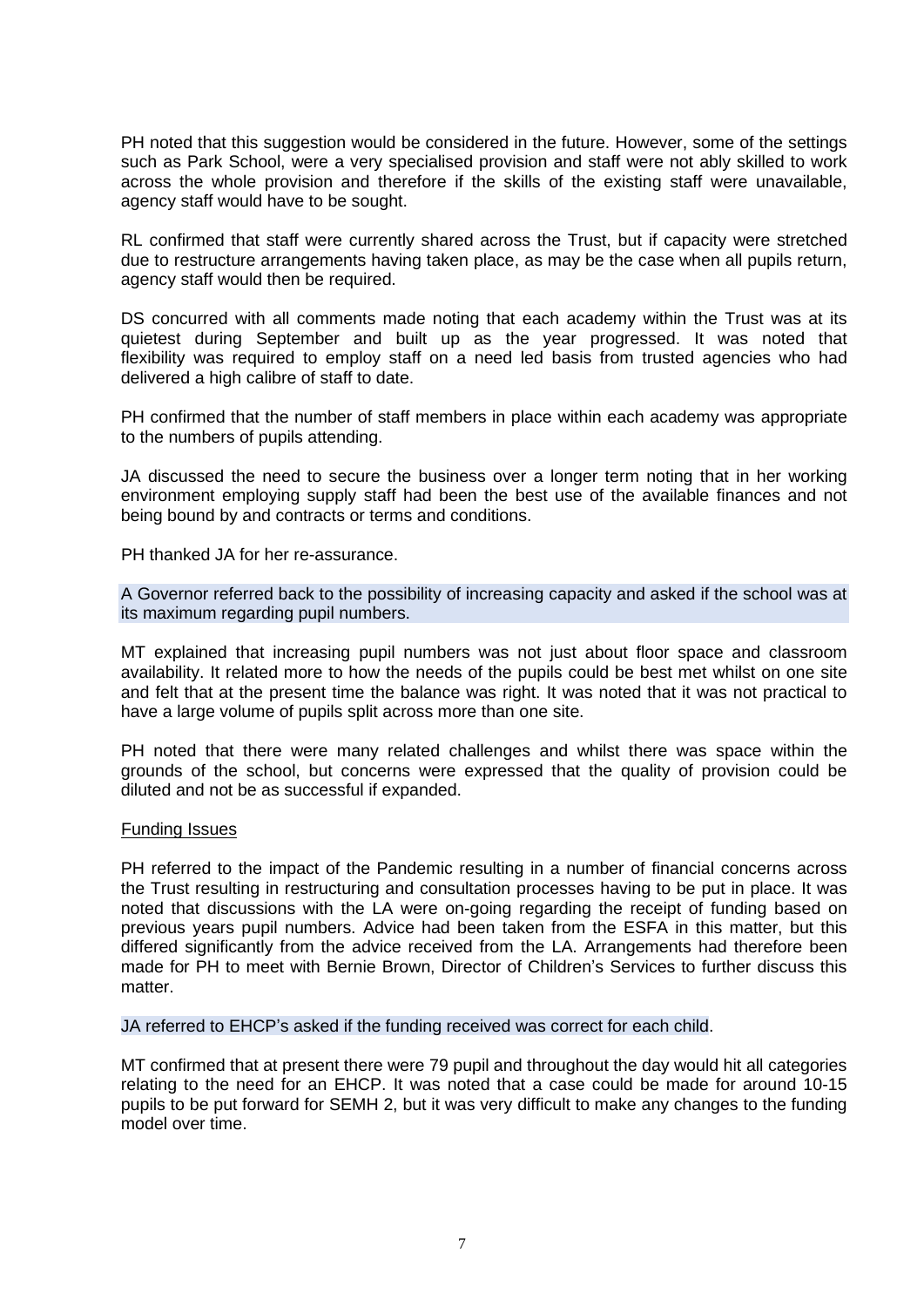JA agreed noting that if the income received was insufficient for the provision required, the needs of these pupils could not be met effectively. It was a very frustrating and challenging issue.

DS noted that a number of pupils from out of the borough currently attended Lever Park School. The cost for these was higher than this in Bolton. It was explained that the price paid was always agreed prior to the child commencing.

### Remote Learning Provision

AL commended the checklist in place regarding the contact and support provided from members of staff to the pupils and their families. It was noted that they were pleased to see the level of support provided to pupils both on and off site during these challenging times.

AL asked how the school were able to demonstrate the consent of families to ensure that educational/remote learning plans were accessed by the students. If these were not being completed, how and when would this be addressed.

MT explained that the majority of children who worked virtually had the same timetable as those physically attending school. Weekly engagement checks were undertaken, and staff would also attend the virtual lesson to ensure that the pupils were engaging in proactive learning. The families of any pupils causing concern would be contacted and the necessary supportive interventions put in place. If there was still no improvement in proactive engagement, the school would ask the pupils in question to return to school where the necessary support could be provided on site.

MT referred to the 'consent of families' explaining that communication had been made with each family at the start of the lockdown period to clarify what was required regarding home education. Daily communication with these families, was undertaken to assess and monitor this area with some pupils returning to school on either a parttime or fulltime basis to better support the needs and circumstances of individual families.

#### Plan for Pupils Return – March 2021

PH noted that arrangements had been made for him to meet with MT, MS, Hannah and the staff team to discuss the plans for pupils returning in March.

MT noted that a parental survey had been undertaken to ascertain parent's views and preferences for their children returning to school on 8 March 2021. It was confirmed that 70% of pupils/their families were ready for their children to return with 9 pupils/their families still not feeling comfortable with their return.

MT confirmed that evidence had been collated to support the successes made with pupils and their families working effectively from home. However, if it were better for the families and the pupils concerned to be in school arrangements would be made as required to best meet their needs.

### **7. FINANCIAL REPORT**

Governors had received the financial report prepared by David Smith. DS invited Mubeen Moosa (MM), Trainee Accountant to present the report (on screen) guiding Governors through the details presented.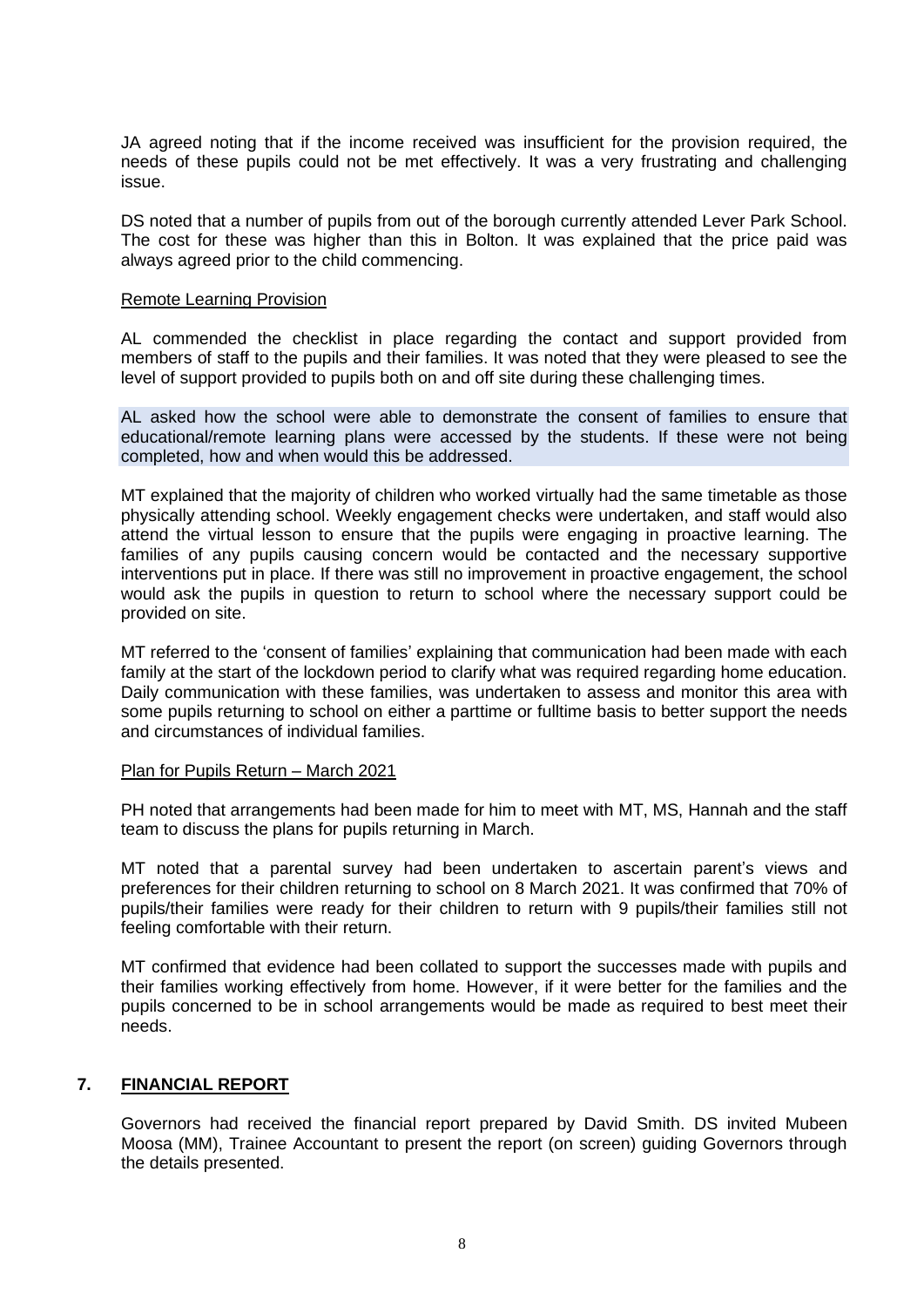MM informed Governors that the report was based upon transactions that have occurred in the period 1st September 2020 to 31st December 2020. Details had also been provided in relation to the projected spend for 2020/21.

MM referred Governors to 'Table One' reporting that the details presented demonstrated that last year Lever Park School had generated a surplus balance of £45,000 compared to this year where the budget was projected to be in deficit of £44,000. This was due to the impact of the pandemic upon the School. However, at the end of December 2020 Lever Park had generated a surplus of £49,000.

Governors were informed that due to the Pandemic and the provision only being partially open, savings of £17,000 had also been made.

MM discussed the actions in place as detailed within the report including the reduction of employee expenditure by £29,000 for one teaching post and three learning mentor posts.

DS noted that due to the savings and efficiencies made in addition to the success of the school, Lever Park was in a more positive position now compared to previous years and was more able to financially support other provisions if required.

### Wider Trust Update

DS reported that across the wider Trust the reduced income was in excess of £1m with reductions expected to continue into the next academic year, 2021/22. Informal consultation processes had commenced in November 2020 with formal consultation commencing from 1 February 2021 for one month until 1 March 2021.

DS explained that due to the number of schools that were closed as a result of the Pandemic there had been a significant reduction in the number of pupil referrals and permanent exclusion to AP's.

DS noted that it was hoped that the situation would improve when all schools re-open.

PH assured Governors that Members of the Trust were in regular communication with the ESFA and the RSC (Regional Schools Commissioner) regarding the way funding for AP's was arranged. Lobbying both locally and nationally to the DfE would also continue. Discussions would also continue with the National Board that PH was a member of.

Governors discussed that whilst mainstream schools were closed due to the pandemic, referrals were not being made and that the current funding arrangements did not allow for circumstances surrounding a national pandemic.

PH noted that there were many challenges to face and tough decisions to be made but the Trust would continue to lobby their case and ensure that the LGB is updated as required.

**Agreed:** That Governors receive and note the details presented by DS and MM with thanks.

PH and VG apologised for having to leave the meeting at this point. It was explained that the establishment they were working in was required to close for the evening.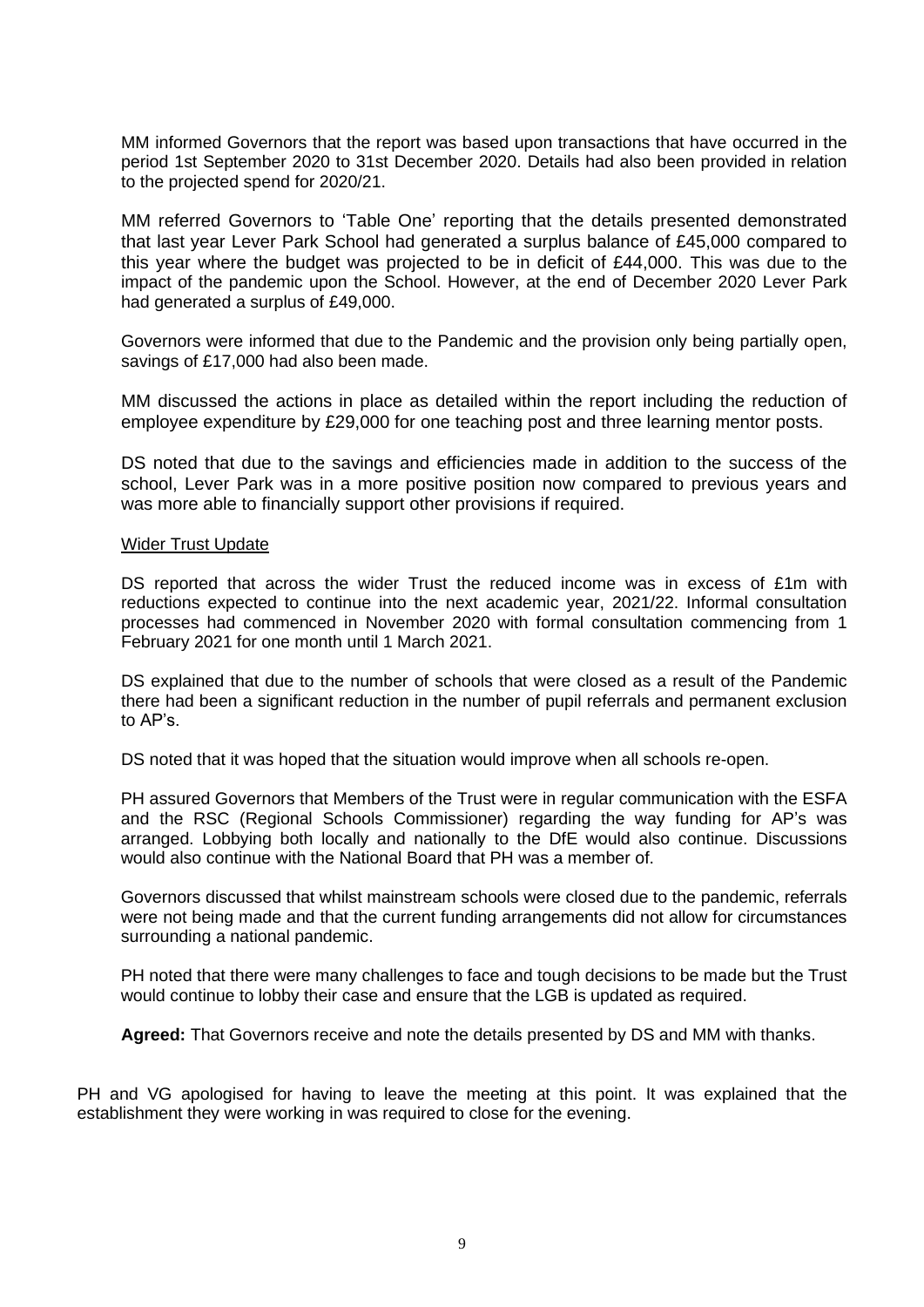# **8. NOMINATED GOVERNOR ROLES**

### 8.1 Chairs' Briefing

The Clerk reported that the spring term Chairs' Briefing held virtually on Monday 25 January 2021 at 6.00pm where the following items had been highlighted:

- Governance Services Update
- Spring Term Meeting Updates:
- Financial Management
- Updated Requirements re: Publication of Statutory Information
- The SEND Handbook
- DfE Governance Handbook 2020
- DfE Governance Role Descriptors
- Development Governing Virtually During Lockdown

The Chair referred Governors to the report compiled following her access to the Briefing for their review and information.

### 8.2 Link Governors Report on Training / Recent Training undertaken

RL referred to the Governance Services Website for Governors to access information and book on a wide range of Governor training. It was recommended that Governors access as many courses that they could to enhance their Governance role, particularly whilst these were all being presented virtually due to the circumstances of the Pandemic and could therefore be accessed at a convenient time to suit each individual. Governors were asked to advise RL following completion of any Governance related training to enable her to update and maintain accurate Governor training records.

RL referred to the National Induction training for any newly appointed Governors and any Governor wanting refresher training, recommending that this be accessed.

RL reported that whilst there were a vast number of excellent courses made available by Governance Services, not all were as relevant to Alternative Provision (AP). Governors were therefore requested to consider any training needs to up-skill and enhance their Governance role. Any suggestions could be further discussed with PH or RL who would endeavour to source courses to best meet their needs.

The Clerk encouraged all Governors to access as much training as was possible, in particular whilst it was being offered virtually and at a time to best suit their availability.

RL referred to the updates to the Keeping Children Safe in Education (KCSIE) 2020 document and the Safeguarding proforma that had been circulated to all Governors following the last meeting. Governors were reminded to sign and return the declaration to confirm that they had both read and understood the recent updates to the KCSIE 2020 Document if not already done so.

### **Action:**

- i) RL to re-circulate the link to the Governance Services website in order for Governors to gain access all training opportunities.
- ii) Newly appointed Governors to access the National Induction Training.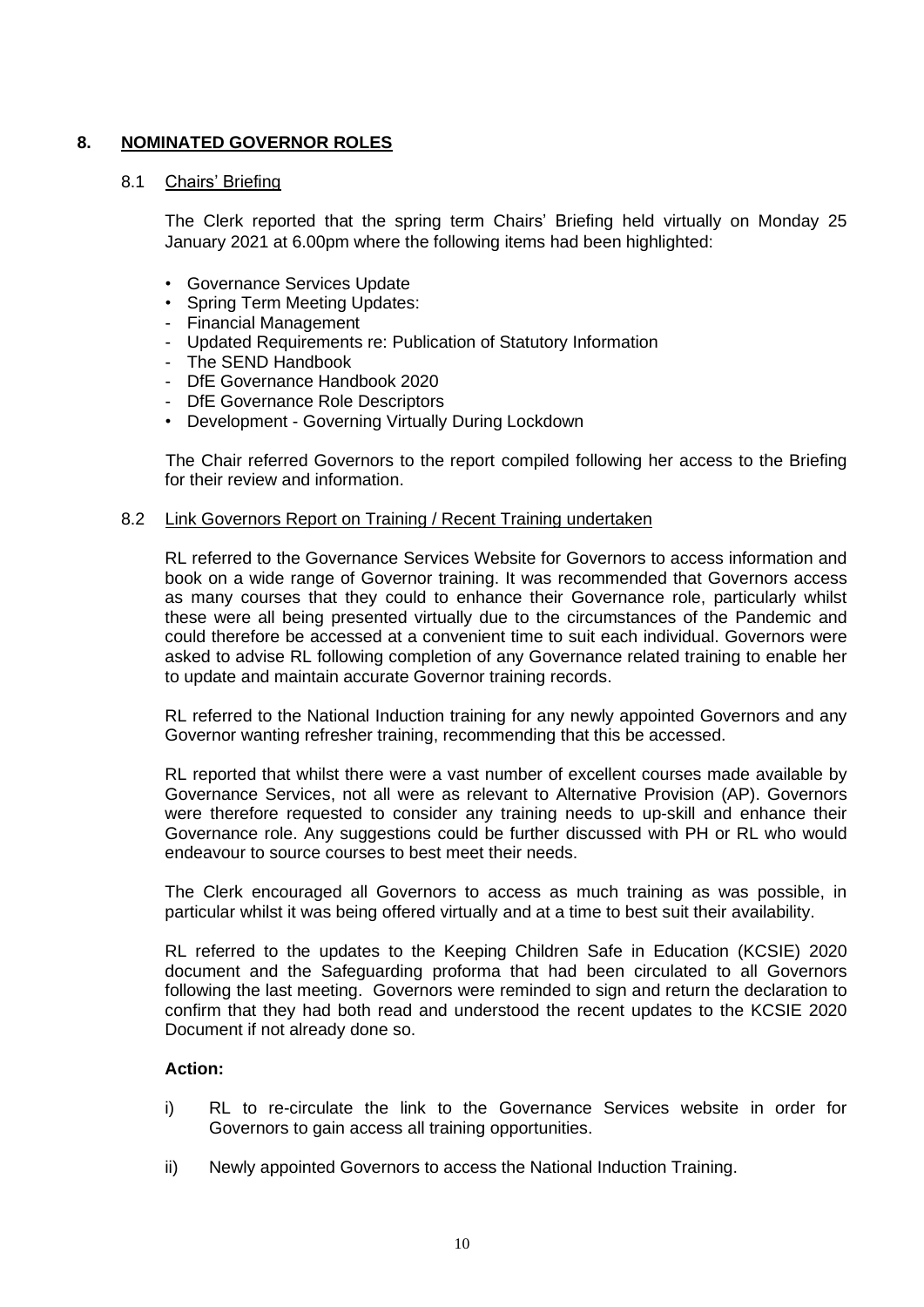- iii) All Governors to make the necessary arrangements to access suitable courses to widen their knowledge and enhance their Governance role.
- iv) Those Governors that had not already done so to read Part 1 of the KCSiE document and return a signed copy of the declaration to RL to confirm that they had both read and understood it.

## 8.3 Partnership Meeting

The Clerk reported that the Partnership Meeting had been held virtually on Monday 8 February 2021 at 6.30pm. RL confirmed that she had attended on behalf of the link Governors across the Trust where the following matters had been highlighted:

- Belonging in Bolton A system response to Inclusion and Equity across Learning, Early Help, School Improvement and SEND Presented by Bernie Brown, Director of Children's Services
- Early Help Services in Bolton An overview of Early Help and the new arrangements: The Targeted Early Help Service and the Early Help Access Point Presented by Nicola Murphy, Senior Head of Service - Strategic Lead, Targeted Early Help

RL confirmed that arrangements had been made for her to meet with Nicola Murphy and to explain how AP's undertake the Early Help process in comparison to schools.

**Agreed:** That Governors note the matters raised.

### 8.4 Nominated Link Governor Visits

MT thanked Governors for making the time to take part in Governor week. The support and commitment shown from all Governors were very much appreciated.

Monitoring reports from a number of Governors that had been completed following their visit to their link area of responsibility had been circulated via the Governance Gateway for Governors review and information. MT and HC thanked Governors for all reports shared.

## **Agreed:**

- i) That the monitoring reports from Governors be received with thanks.
- ii) That the Governor reports be considered in conjunction with the points to be recorded for the Impact statement later in the meeting.

## **9. POLICY APPROVALS AND REVIEW OF PROCESS**

Governors had received the following policies for their review and approval: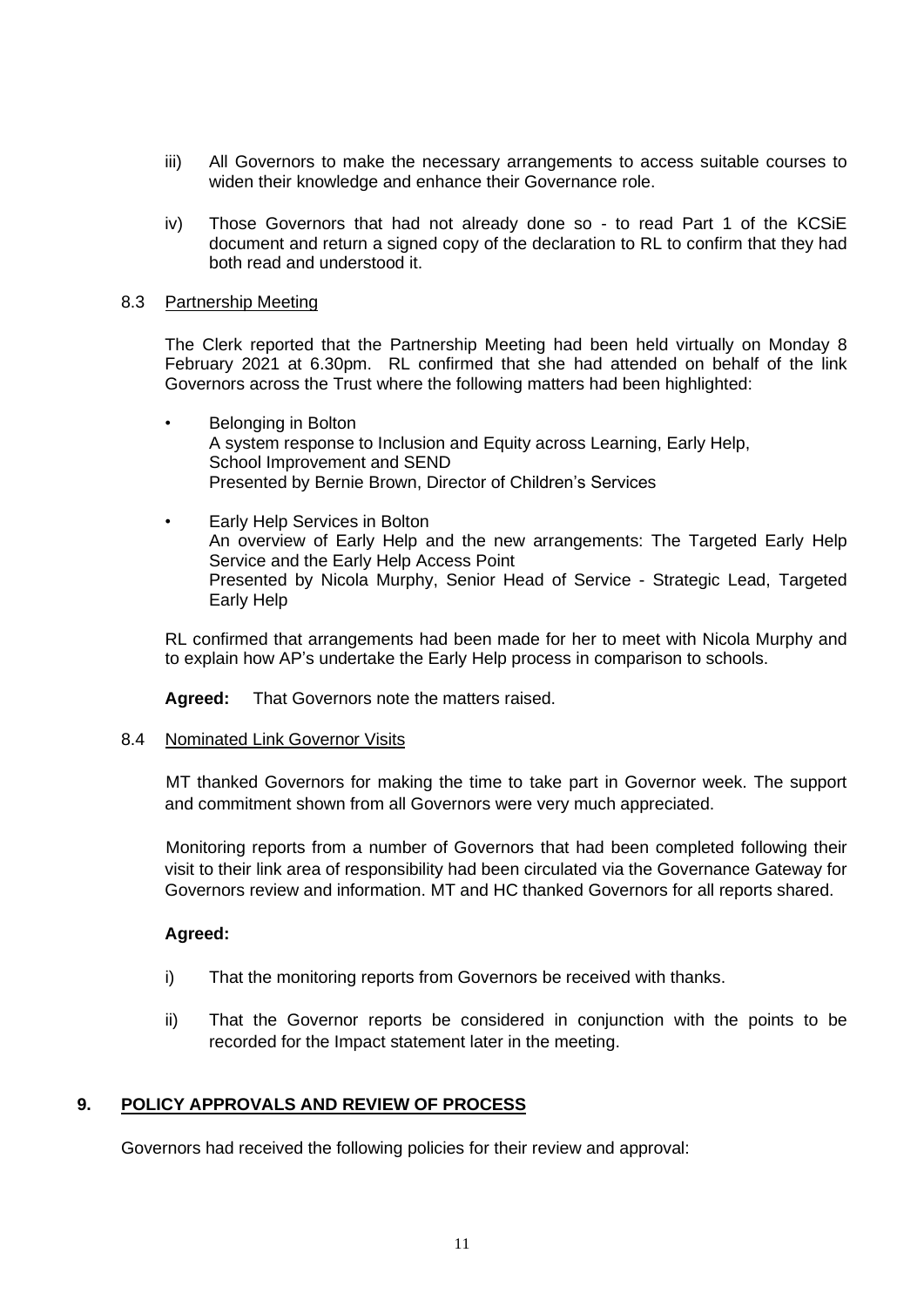- **SEND Policy**
- Relationships and Sex Education (RSE) Policy
- Remote Learning Policy
- **Blended Learning Policy**

Questions and comments were invited from Governors with some minor adjustments being required to be made to the RSE policy.

**Agreed:** That Governors approve all Policies as detailed above.

## **10. WEBSITE COMPLIANCE**

The Clerk referred to the updates that had been made to the checklist relating to the Publication of Governor Information on the Website. It was noted that this checklist was to be used when monitoring compliance of the website and that all updated sections had been highlighted in red.

DS reported that the Academy website was currently under re-construction and once complete would arrange for a review of the site to be undertaken by Victoria Gavin, recently appointed as Business Development Manager in liaison with PH and DS using the revised checklist. However, it was to be noted that all items on the checklist were not applicable to AP settings.

RL noted that Victoria Rudge, staff Governor at Youth Challenge had undertaken a review of the website for Lever Park ahead of the previous meeting and would continue to do this for the summer term after which time a Governor serving on this LGB would be required to take up the responsibility.

Governors were therefore requested to consider this role ahead of the summer term meeting.

## **Action:**

- i) PH/VG/DS to review the website and ensure that all points raised were reviewed and corrected as required with a report back to Governors at the summer term meeting.
- ii) Victoria Rudge to review the website over the summer term 2021 providing a report back to Governors at the summer term LGB meeting.
- iii) Governors to consider the role of Link Governor for monitoring the compliance of the website.

## **11. OCCASIONAL HOLIDAYS AND IN-SERVICE TRAINING DAYS 2021/22**

The Clerk noted that there would be an additional bank holiday in 2022 to celebrate the Queens platinum jubilee on 3 June 2022 with the traditional late May bank holiday moved to 2 June 2022.

The additional bank holiday would occur during the usual summer half term, so should not affect the dates children would be in school. This may provide for an additional occasional day to allocate; further information on this was awaited by the Policy and Performance Team.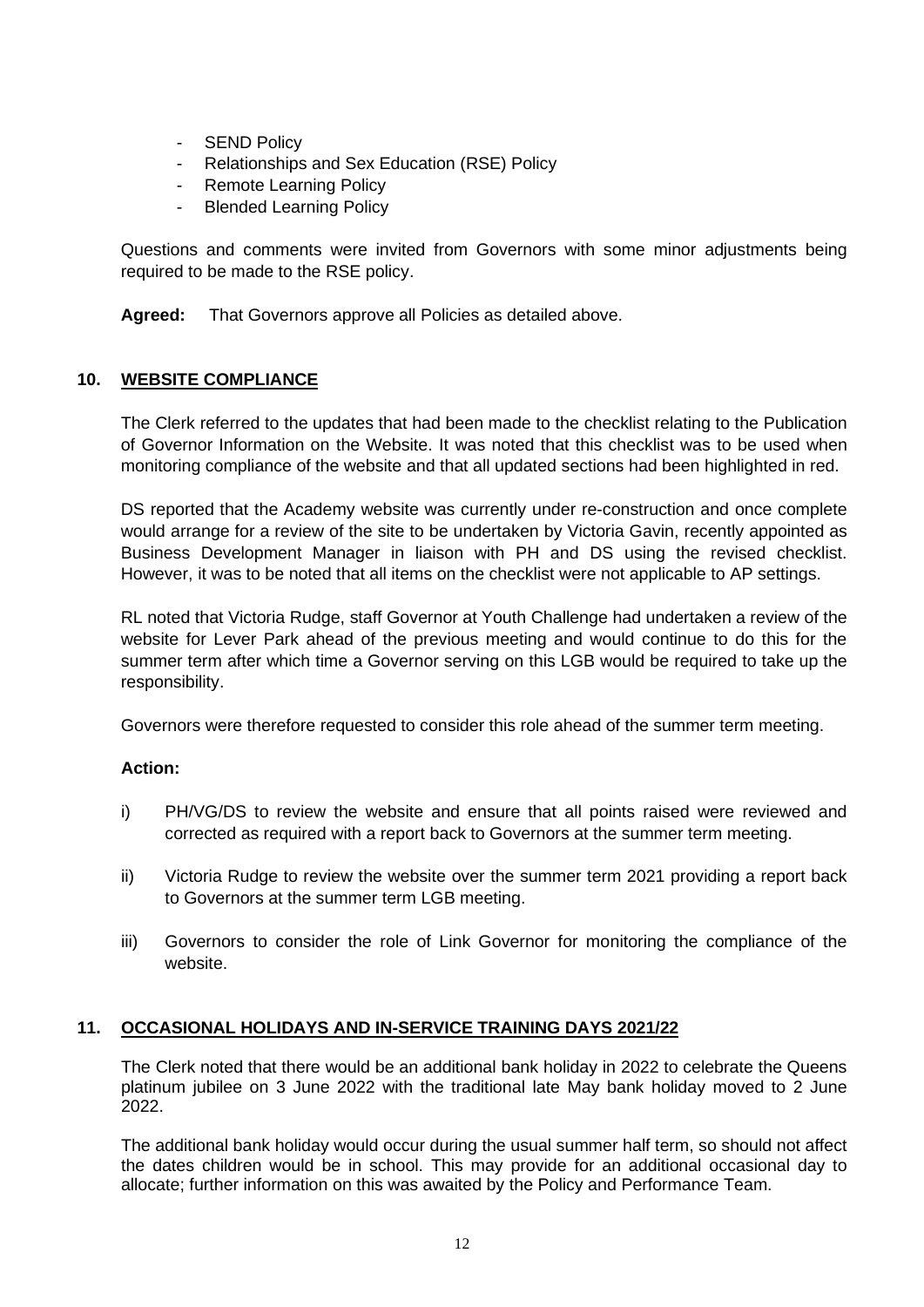DS shared an on-screen copy of the holiday pattern agreed by the Trust which was broadly in line with the LA Model.

**Agreed:** That Governors receive and note the dates provided.

## **12. IMPACT STATEMENT**

RL referred to the submission of the reports completed following Governor week and Link Governors visits to their area of responsibility. It was noted that whilst impact could be seen from the discussions and agreements made in LGB meetings, it was felt that the majority of the impact made was during Governors monitoring visits to the Centre. The challenge and supportive meetings Governors held with members of staff was very much welcomed and appreciated.

Governors were commended for their support and commitment to Lever Park School, this was very much appreciated by PH, MT and his staff team.

Following review of the visit reports submitted and consideration of the discussions held, and decisions made at this meeting it was:

- **Agreed:** That through the on-going work of the local governors across this cycle of governance, impact could be seen from:
	- Governors virtual attendance to Governor week and the challenge and support provided during the meetings with their staff link.
	- The submission and sharing of individual Link Governor visit reports and being very reflective of the challenge and support in place.
	- Governors challenging the financial security of the school after Covid during this meeting.
	- Governors challenging the staffing arrangements in place following the return of all pupils and the consideration of agency staff.
	- Governors challenge in respect of pupil and staff well-being particularly in the current circumstances of the Pandemic

HC commended the way that Governor week was arranged this term. It was noted that sharing practices with other colleagues had been very beneficial and it was hoped that this format would be repeated.

HC thanked Governors for their attendance and contributions to the meeting and their on-going commitment to the school.

## **13. DATE OF NEXT LGB MEETING**

**Agreed:** That the Local Governing Board meeting for the remainder of the academic year 2020/21 be held as follows:

Summer Term: Tuesday 21 June 2021 at 4.00pm